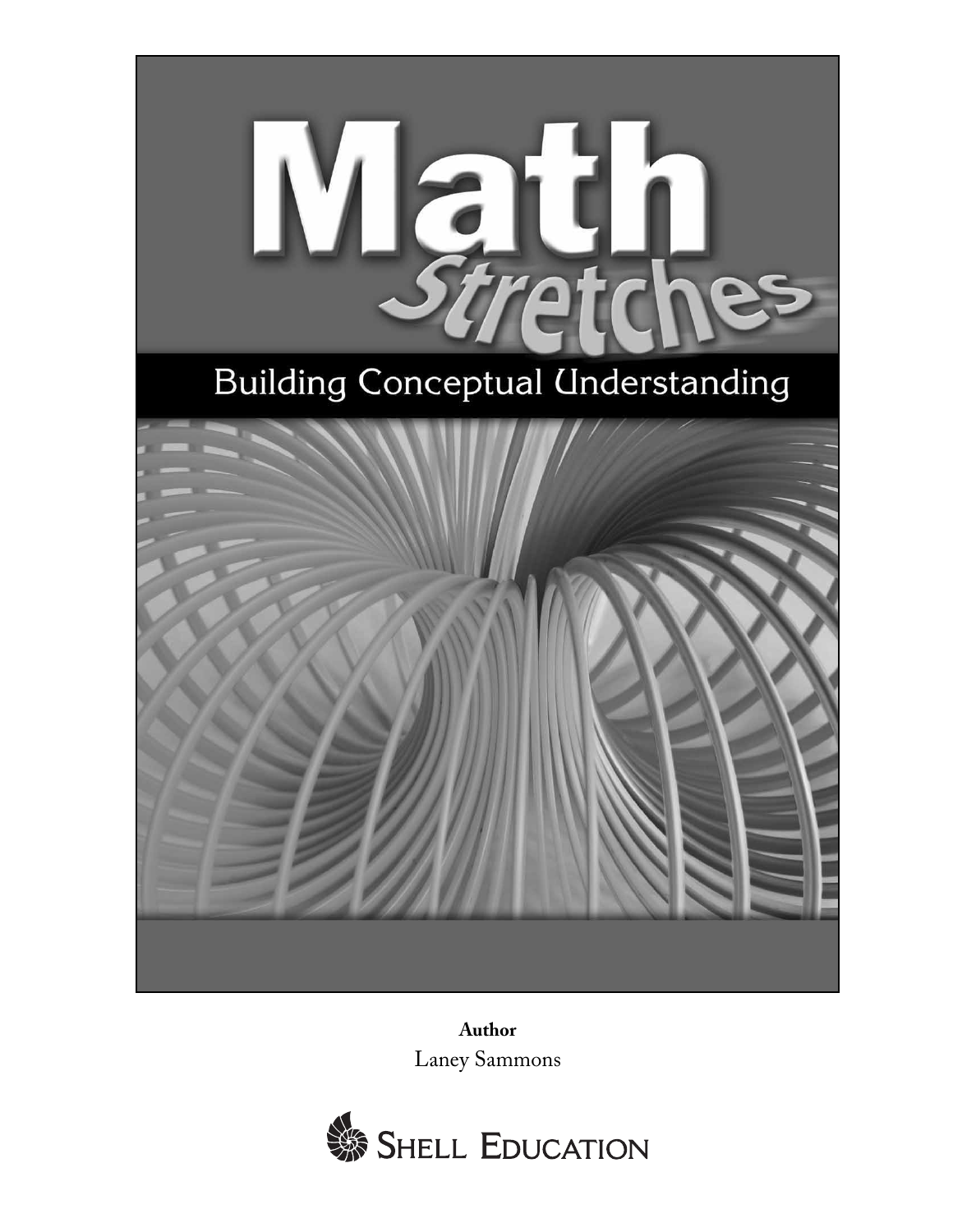### **Table of Contents**

| <b>Promoting Mathematical Literacy for the</b><br>21st Century with Math Stretches 5 |
|--------------------------------------------------------------------------------------|
|                                                                                      |
| <b>Current Mathematical Instructional</b>                                            |
| <b>Research-Based Best Practices for</b>                                             |
|                                                                                      |
| Mathematical Communication 8                                                         |
| Vocabulary for Mathematics 9                                                         |
| Repetition for Mathematical Learning 10                                              |
| <b>Guided Math: A Flexible Framework for</b><br>Mathematics Instruction  13          |
| Using Math Stretches to Promote                                                      |
| Planning Math Stretches 20                                                           |
| Preparing Math Stretches 22                                                          |
| <b>Teaching Procedures for</b>                                                       |
| Math Huddles to Discuss the                                                          |
|                                                                                      |
| Types of Math Stretches 27                                                           |
|                                                                                      |
| <b>Correlation to Mathematical Standards  36</b>                                     |
| <b>Number and Operations Stretches</b>                                               |
|                                                                                      |
| What's My Neighbor? Stretch 44                                                       |
| How Many More to 100? Stretch  49                                                    |
|                                                                                      |
|                                                                                      |
| <b>Algebra and Algebraic Thinking Stretches</b>                                      |
|                                                                                      |
|                                                                                      |

Input/Output Stretch .................................. 74

| What Comes in Pairs? Stretch  79          |
|-------------------------------------------|
| Sorting Numbers (Even/Odd) Stretch  84    |
| <b>Geometry Stretches</b>                 |
|                                           |
| Create a Polygon That Has ____ Stretch 95 |
| Right Angles Around Us Stretch  100       |
|                                           |
| Diagram Description Stretch  110          |
| <b>Measurement Stretches</b>              |
| What Takes Less Than a Minute?            |
|                                           |
| What Takes More Than an Hour?             |
|                                           |
| What Is Shorter Than a Foot? Stretch 125  |
| How Long Is Your Pencil? Stretch  130     |
| How Many Feet from Our Classroom          |
| Door to the Water Fountain? Stretch 135   |
| Data Analysis and Probability Stretches   |
|                                           |
| "Real" Graph Stretch  145                 |
|                                           |
| Symbolic Graph Stretch 155                |
| Line-Plot Graph Stretch 160               |
| <b>Across the Discipline Stretches</b>    |
| How Did My Family Use Math                |
| Last Night? Stretch  165                  |
| A _____ Makes Me Think of                 |
|                                           |
| Numbers in the News Stretch  175          |
| Know and Want to Know Stretch  180        |
| What Have I Learned About ____?           |
|                                           |
|                                           |
| Contents of Teacher Resource CD 192       |
|                                           |

Algebra and Algebraic Thinking Stretches (cont.)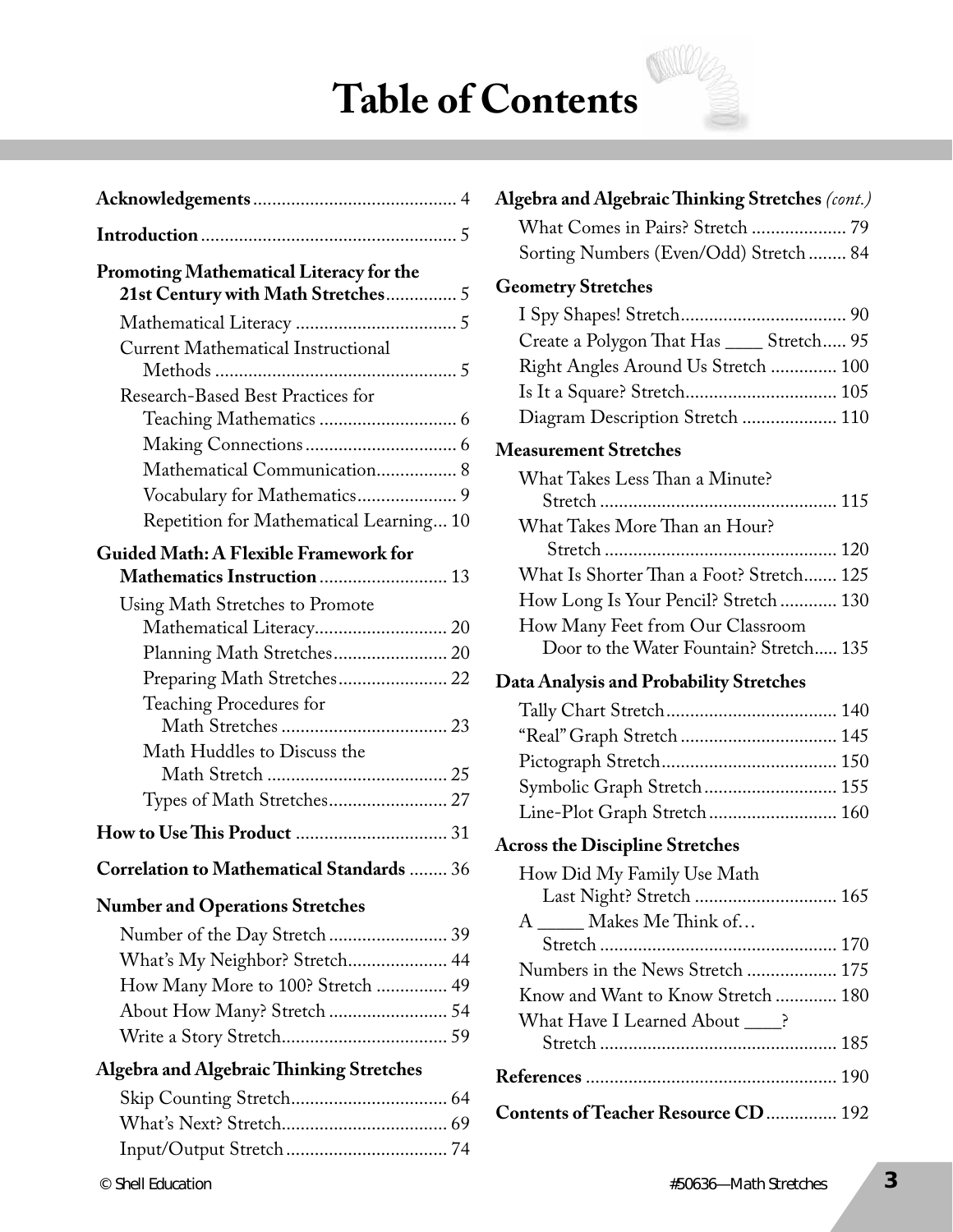### **How to Use This Product**



Each section opens with a list of the standards that are represented by the activity, followed by an overview of the stretch. A list of any materials and necessary prerequisite instruction (Warming Up for the Stretch) are included to help the teacher prepare the classroom and the students for the activity, minimizing the need for teacher assistance and allowing the students to have as much independence as possible to complete the task.

Simple, step-by-step procedures direct the teacher in how to conduct the Math Stretch. Included in this section are suggestions for extending the stretch for further mathematical exploration, as well as modifications for students who are nonreaders. The Math Huddle section suggests questions for informal assessment that a teacher can ask to provide varying levels of support and to facilitate a gradual release of responsibility (see more about Inquiry-based Learning on page 33).

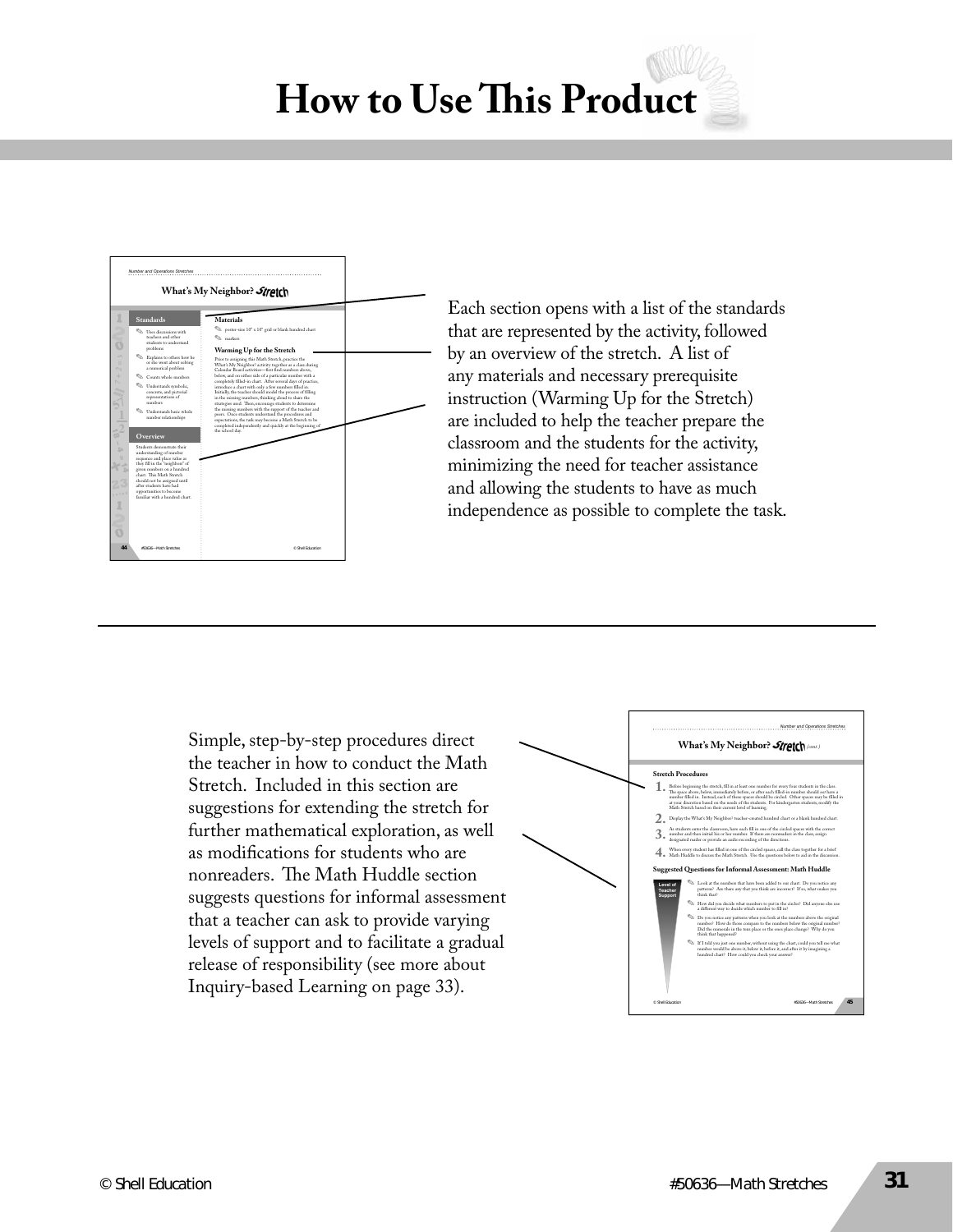# **How to Use This Product** (cont.)



The Math Stretch concludes by providing the teacher with a model of how the Math Huddle may look in an actual classroom setting. This Stretch Snapshot illustrates the kinds of conversations teachers can have with their students, demonstrating how to extend students' thinking or uncover the sources of students' confusion about a concept. These dialogues model guided inquiry, in which the teacher facilitates the conversation so that students can make connections and discover underlying themes on their own.

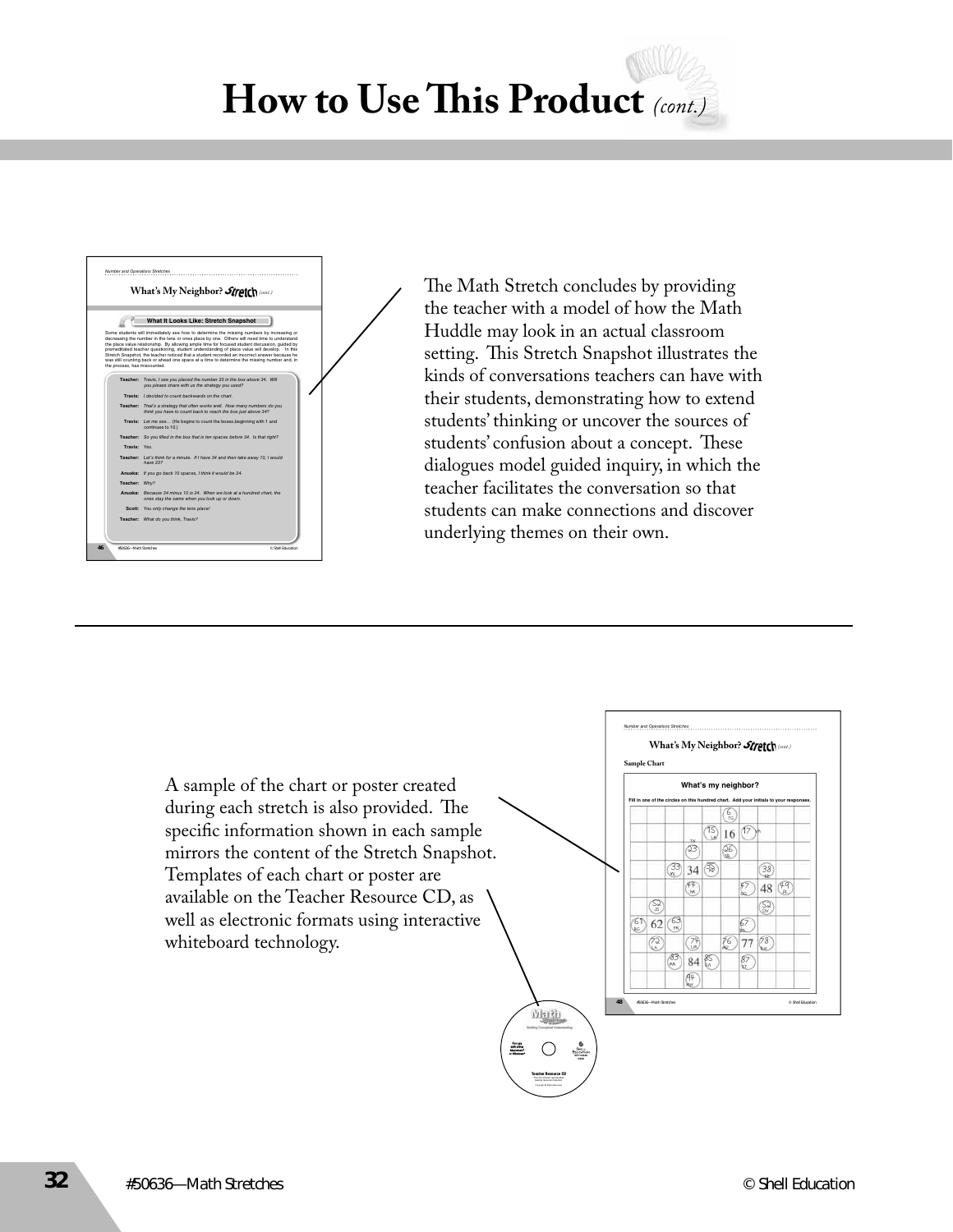# **Number of the Day**

### **Standards**

- ✎ Understands that numerals are symbols used to represent quantities or attributes of real-world objects
- ✎ Understands symbolic, concrete, and pictorial representations of numbers
- ✎ Understands basic whole number relationships
- ✎ Adds and subtracts whole numbers
- ✎ Counts whole numbers

#### **Overview**

With the Number of the Day Stretch, students are asked to represent a teacher-selected "number of the day" in multiple ways that may include, but are not limited to, composing a problem to represent the number, drawing objects to represent the number, and demonstrating an understanding of place value through the representation of the number. Teachers determine the number based on the grade-level curriculum and knowledge of their students.

### **Materials**

✎ chart paper

✎ markers

✎ assortment of manipulatives for counting

### **Warming Up for the Stretch**

Introduce students to the Number of the Day activity during Calendar Board instruction. Teachers should model how to find alternate ways of expressing a "number of the day." This is best done through a think-aloud. Since some students may need to work with manipulatives to complete this task independently, teachers should demonstrate how to use manipulatives (base ten blocks, linking cubes, or place value boards) to create models of the number that then can be expressed with words, numerals, symbols, or pictures.

In subsequent days, repeat the task during Calendar Board using other numbers of the day and with increased student involvement in suggesting ways to represent the number. Display the Number of the Day charts created by the class during these lessons in the classroom for student reference when the activity becomes a Math Stretch to be completed by students independently. Teachers should determine the number of the day for this task based on the grade-level curriculum and the needs of their students.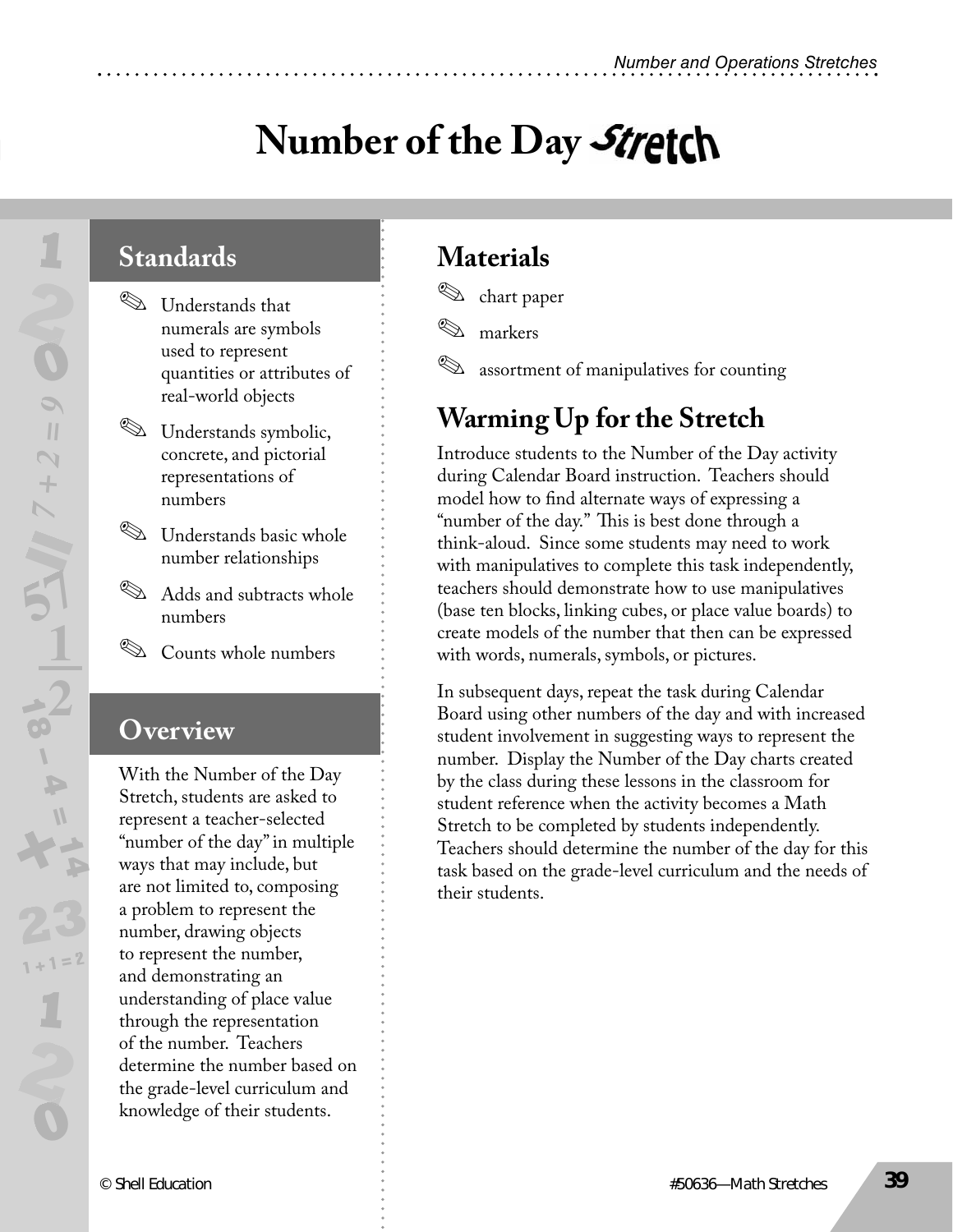#### **Stretch Procedures**

- Display the Number of the Day chart. For nonreaders, designate a reader or use an audio<br>recording of the directions.<br>Have students record with words, numerals, symbols, or pictures a representation of the number recording of the directions.
- 2. Have students record with words, numerals, symbols, or pictures a representation of the number<br>of the day. Then students add their initials. Students should choose a way to represent the<br>number that is different from th of the day. Then students add their initials. Students should choose a way to represent the number that is different from their classmates' responses. Manipulatives may be used to help students discover alternative representations of the number.
- S. Once all students have contributed to the Number of the Day chart, call the class together for a Math Huddle to discuss the representations of the number that are displayed on the chart. Use the questions below to aid i Math Huddle to discuss the representations of the number that are displayed on the chart. Use the questions below to aid in this discussion.

#### **Suggested Questions for Informal Assessment: Math Huddle**

#### **Level of Teacher Support** ✎ Did you notice all the diff erent ways we have represented the number of the day? Can you show us a representation using manipulatives? Is there a representation that you wonder about? ✎ Why do you wonder about that representation? Do you think it accurately represents the number of the day? Why? Does anyone else question that representation? ✎ Who would like to tell us about your mathematical thinking in coming up with your choice? Do others agree or disagree? Why? ✎ How does understanding place value help us create representations of numbers? How does understanding addition and subtraction help us? ✎ What connections do you make when you think of today's number? *(Answers might include, "Th at's my age," "Th at's how much money I have in my piggy bank," "Th at's how many students are in the class," or "Th at's how many fi ngers and toes I have.")* ✎ Why do you think it is important to be able to represent numbers in diff erent ways? When do we usually use number words to represent numbers? When do we use numerals? When do we use pictures or diagrams? When do we use number sentences? Why do we sometimes choose one method of representation rather than another?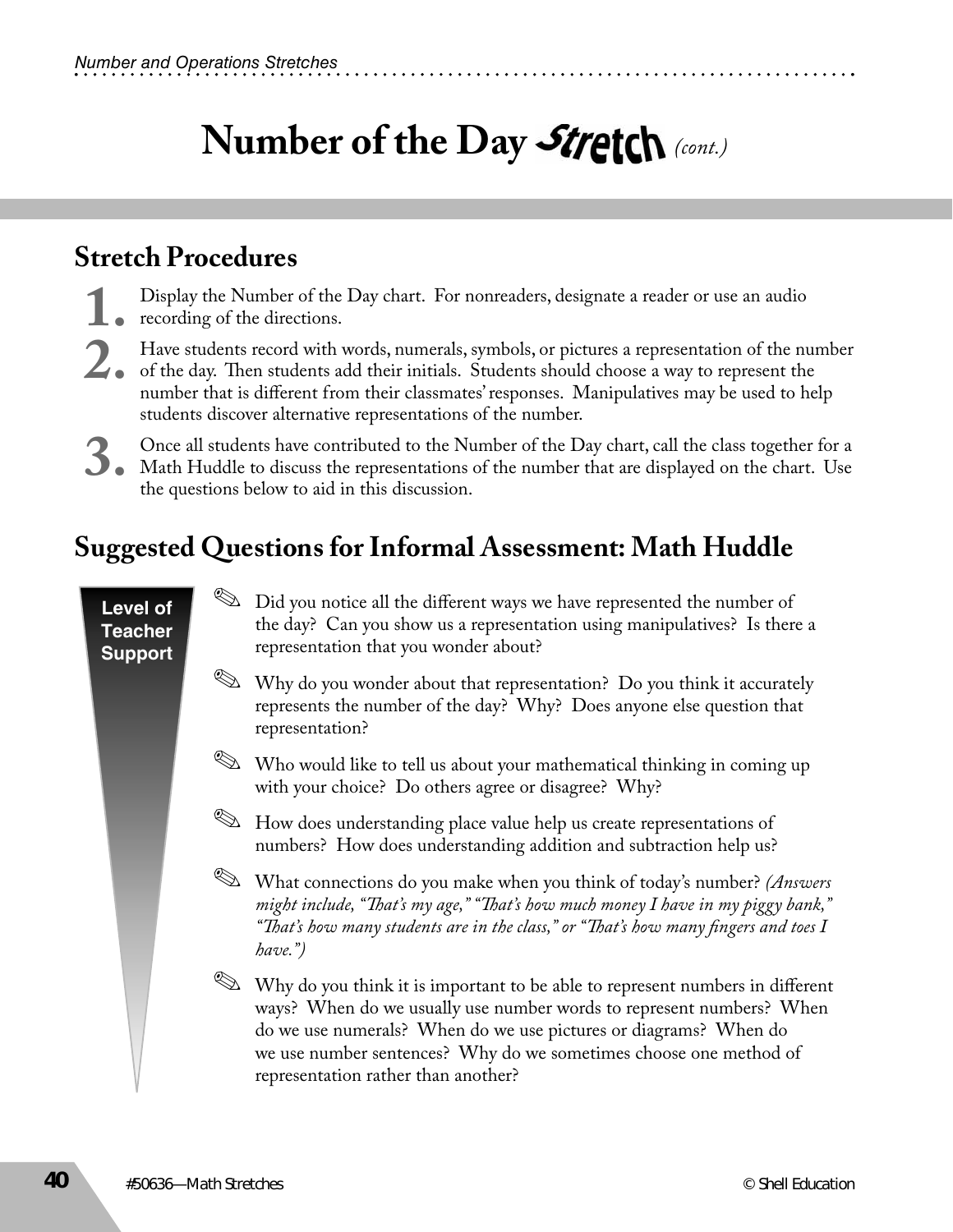#### **What It Looks Like: Stretch Snapshot**

The Number of the Day Stretch offers teachers an easy way to assess both their students' number sense as well as their ability to represent numbers in multiple ways. Assessing students solely on the representations they create for the Number of the Day may prove to be misleading. Especially with young children, errors in actual representation may occur even when conceptual understanding exists. Since young students are easily distracted, especially in completing independent work, it is essential to engage in conversation with those who have minor errors to determine the causes of the errors.

The kindergarten class in this Stretch Snapshot is focusing on numbers up to ten. The teacher has encouraged students to use 5 and 10 as benchmark numbers. These students are beginning to see that 3 is two less than 5, and that 7 is two more than 5 or three less than 10. In this Math Stretch, the Number of the Day was 8.

At the start of the Math Huddle, the teacher noticed that Michael had drawn seven pennies on the chart in his attempt at representation. However, during previous observations of Michael as he counted objects, the teacher noted that Michael understood one-to-one correspondence and could count well beyond 10. He even seemed to understand the concept of using benchmark numbers. His teacher wondered whether his error in this task was due to a lack of understanding or was, instead, a careless error.

| Teacher: Young mathematicians, I am amazed by your work! Look how   |
|---------------------------------------------------------------------|
| many ways you found to represent the number 8! Take a few minutes   |
| to look at our chart. (The teacher gives students an opportunity to |
| examine the many representations created by the class.) Some of you |
| chose to express the number 8 by drawing eight objects. Who chose   |
| to show the number this way? Let's seeMeagan, can you tell us       |
| about your work?                                                    |

 **Meagan:** I drew a pizza with eight slices. I counted each one as I drew it, so I know I have eight. See… 1, 2, 3, 4, 5, 6, 7, 8. (She carefully points to each slice as she counts.)

 **Teacher:** Class, can you count with Meagan to be sure that she has eight slices?

The class counts with Meagan as she points to each slice. The teacher is watching Michael to see if he is participating and counting each time a slice is touched, or instead is just rote counting. He appears to be correctly counting one-by-one as Meagan points to each slice.)

 **Teacher:** Michael, do you agree with Meagan?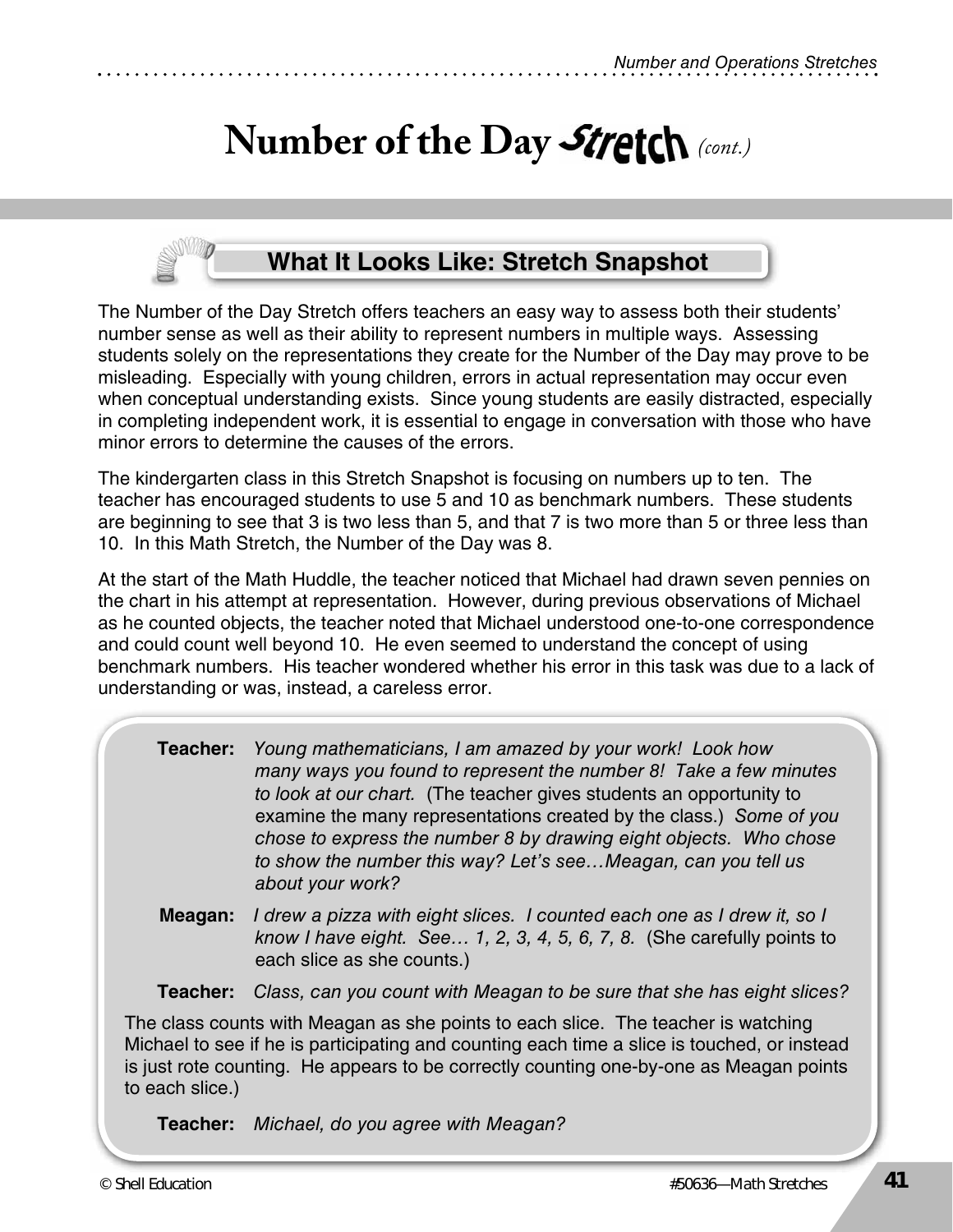| <b>What It Looks Like: Stretch Snapshot (cont.)</b> |                                                                                                                                                                                                                                              |  |
|-----------------------------------------------------|----------------------------------------------------------------------------------------------------------------------------------------------------------------------------------------------------------------------------------------------|--|
| Michael:                                            | Yes. We just counted them, so we know there are eight-just like<br>my eight pennies.                                                                                                                                                         |  |
| Teacher:                                            | You drew pennies! That makes me think of a connection. We've been<br>talking about making trades with coins, haven't we? If I wanted to<br>make a fair trade with you by giving you a nickel, how many pennies<br>would you have to give me? |  |
| Michael:                                            | Five of them.                                                                                                                                                                                                                                |  |
| Teacher:                                            | Okay. Will you draw a circle around five of your pennies to show how<br>many you could trade for a nickel? (Michael counts five pennies and<br>draws a circle around them. Then, he looks puzzled.)                                          |  |
| Teacher:                                            | What's the matter, Michael? (The teacher provides wait time as<br>Michael looks back at his work.)                                                                                                                                           |  |
| <b>Michael:</b>                                     | This isn't right. Eight is three more than five, but when I circled the five<br>pennies, there are only two left.                                                                                                                            |  |
| Teacher:                                            | How can you figure out what's wrong?                                                                                                                                                                                                         |  |
| Michael:                                            | I can count again. 1, 2, 3, 4, 5, 6, 7. That's only seven! I need to draw<br>another penny.                                                                                                                                                  |  |
| Teacher:                                            | How do you know?                                                                                                                                                                                                                             |  |
| Michael:                                            | First, I knew that 8 was three more than 5. That didn't work—there<br>were only two left after I circled the 5. So, I counted all of them again. I<br>needed one more.                                                                       |  |

In this Snapshot, the dialogue with Michael confirmed the teacher's earlier assessment that Michael understood one-to-one correspondence and, furthermore, is capable of using benchmark numbers.